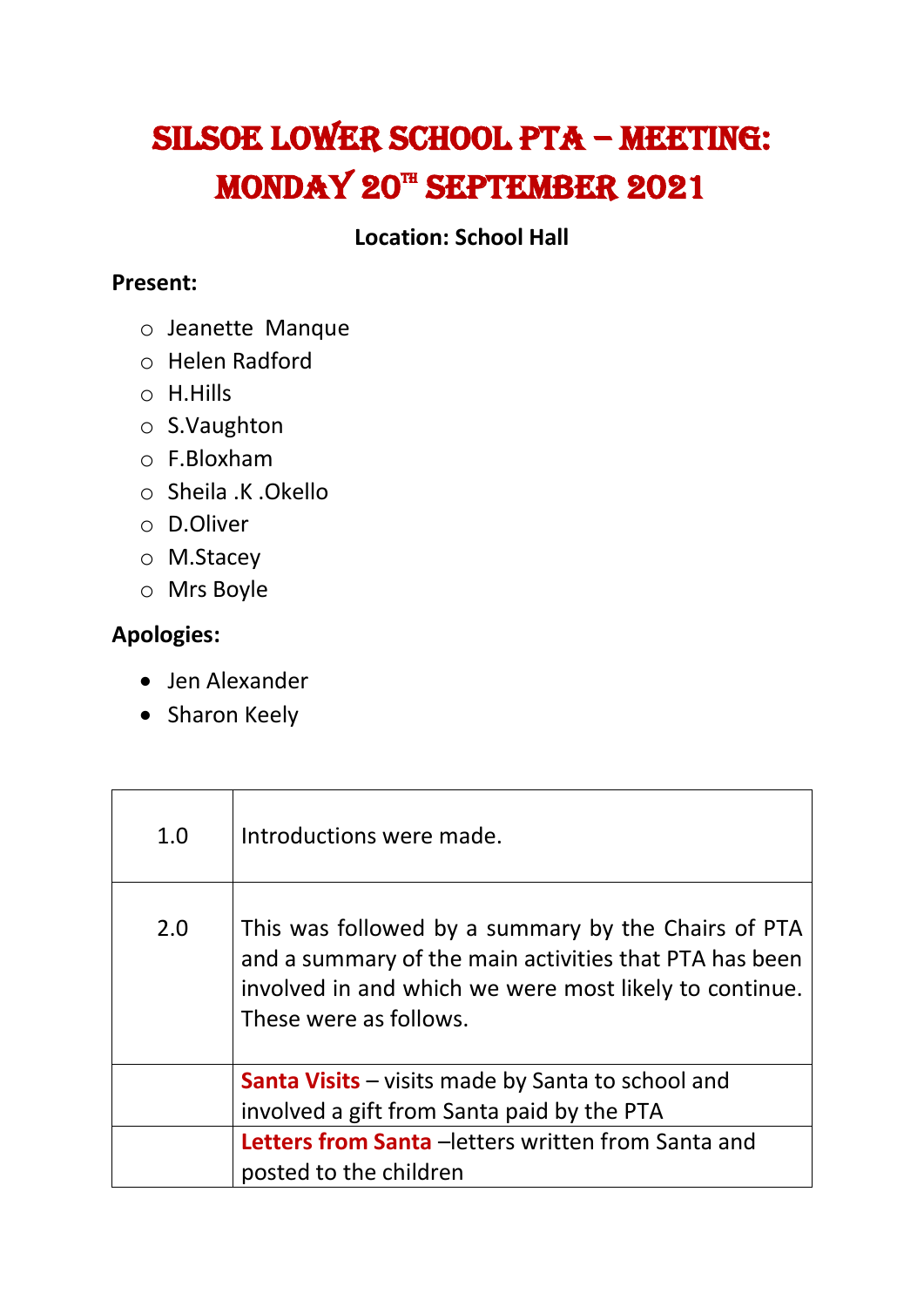|     | <b>Annual Panto</b> ; one year a group came to the school to |
|-----|--------------------------------------------------------------|
|     | perform. Although following covid this was done online       |
|     | last year.                                                   |
|     | <b>Vouchers for Teachers</b> - for Xmas crafts from amazon   |
|     | etc                                                          |
|     | <b>Quiz Night</b>                                            |
|     | <b>Christmas parties</b> in the classrooms                   |
|     | <b>Family Fundraising</b>                                    |
|     | <b>Xmas Cards</b> - the children design cards and these are  |
|     | printed for Xmas                                             |
|     | <b>Secret Santa Shop</b> -gifts bought by the children       |
|     | <b>Disco</b> - every Term                                    |
|     | <b>Easter preschool Easter Hunt - Lower school runs the</b>  |
|     | BBQ this happens just before Easter                          |
|     | <b>Mini Fete</b> - Stalls, activities in school times        |
|     | <b>Rainbow Run</b> – Year 1 (Runs 2 laps) Year 2 (Runs 3)    |
|     | laps) etc                                                    |
|     | <b>Summer Ball</b>                                           |
|     |                                                              |
|     | <b>Suggestions;</b>                                          |
| 1.  | Timetable to be made to put PTA proposed events with         |
|     | the intended months to be confirmed. A                       |
|     | Communication flyer was discussed                            |
| 2.  | A list of activities and what is needed in terms of no. of   |
|     | volunteers or whatever the activity needs from the PTA       |
|     | to be made available                                         |
|     |                                                              |
| 3.0 | PTA Money is used to fund the following activities           |
|     | Leavers gifts                                                |
|     | Coach trips - PTA pay for coaches for school trips           |
|     | Panto                                                        |
|     | Wonderful Proposed New Forest school with a                  |
|     | reflection and sensor aspect etc; (more details to           |
|     | follow) - £ 5000 was the original amount to be given.        |
|     | This is to be developed separately.                          |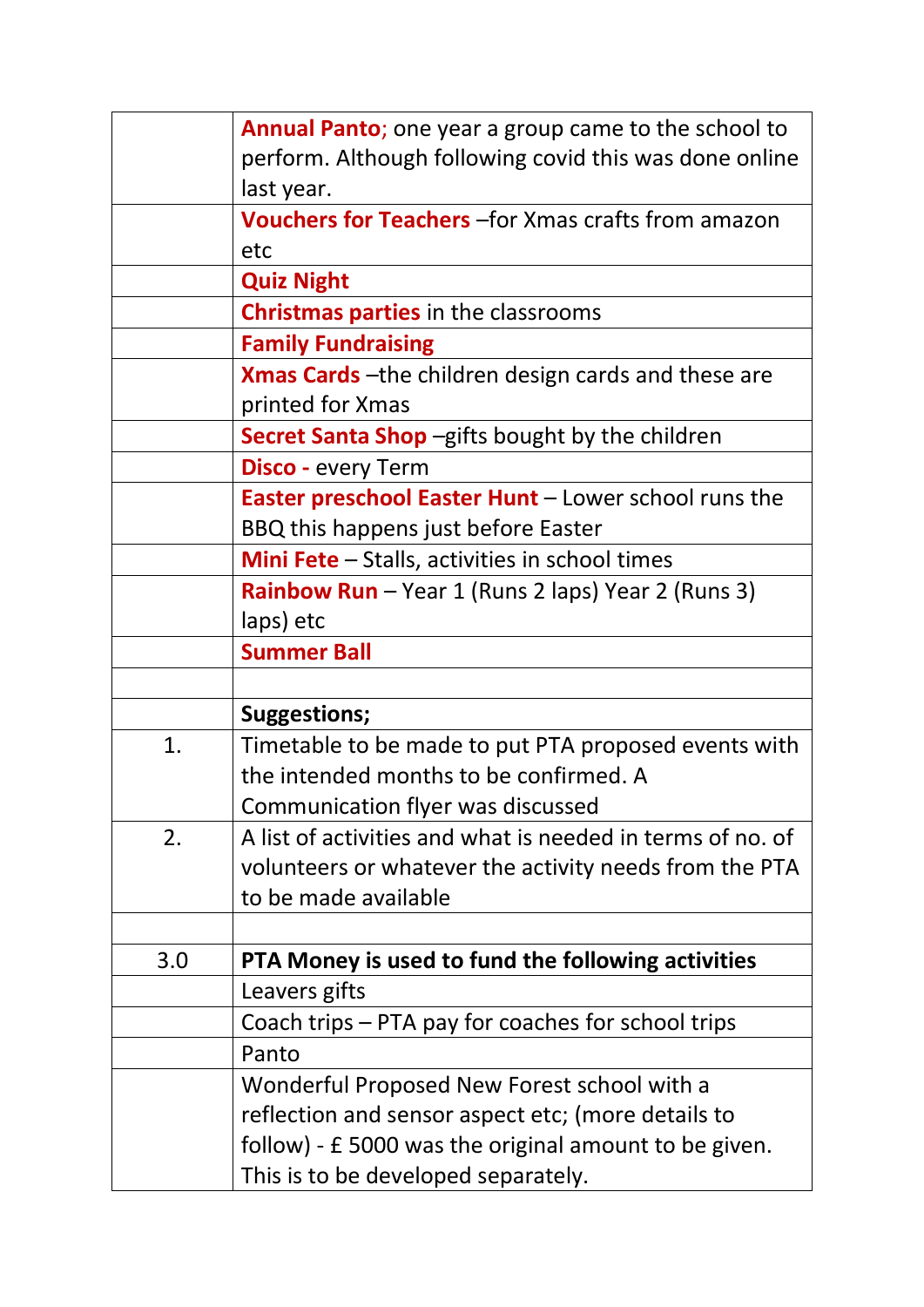|     | New Starter Gifts paid by the PTA                            |
|-----|--------------------------------------------------------------|
|     |                                                              |
| 4.0 | <b>Proposed New Activities by those present</b>              |
|     |                                                              |
|     | PTA was proposing to expand the PTA to include more          |
|     | family and / or to friends of Silsoe to rebrand to get       |
|     | more people involved.                                        |
|     |                                                              |
|     | Proposed new activity – celebrate 8 <sup>th</sup> March 2021 |
|     | International Women's Day                                    |
|     |                                                              |
|     | A colouring competition                                      |
|     |                                                              |
|     | A Raffle per month e.g a car raffle $-$ Offer of a free      |
|     | website                                                      |
|     |                                                              |
|     | <b>Bi- Annual Car Wash</b>                                   |
|     |                                                              |
|     | Fireworks night                                              |
|     |                                                              |
| 5.0 | <b>Fundraising methods</b>                                   |
|     |                                                              |
|     | Coop had Silsoe Lower as the chosen charity and raised       |
|     | £ 2,080.41 – End of November is when it up to.               |
|     |                                                              |
|     | Smile Amazon has Silsoe Lower PTA as a charity. It was       |
|     | noted that this should be promoted.                          |
|     |                                                              |
|     | Silsoe Stride - £200 Donation made - Several groups          |
|     | involved including preschool etc and all the raised          |
|     | funds are divided equality between all involved:             |
|     |                                                              |
|     | Advertising the current method is Facebook $-$ we            |
|     | discussed different methods such as Instagram etc            |